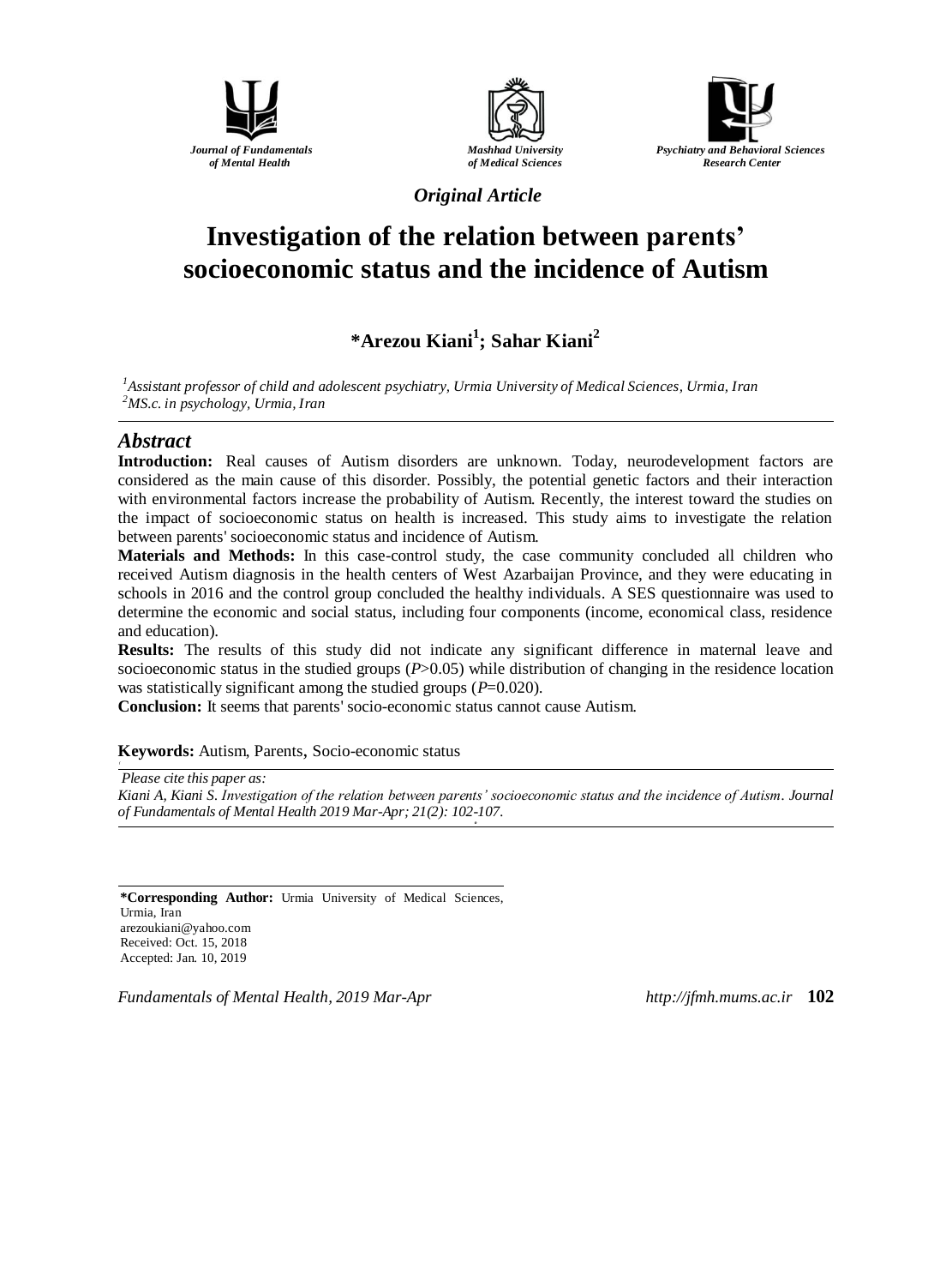#### **Introduction**

Human evolution is a great and complex issue. If growth is considered as an increase in body size or its different parts, evolution must be considered as changes in action that can be affected by environment. In the other words, the changes of human beings gained in their physical, mental, verbal, and social life are called evolution or development, which is affected by inherited genetic factors, as well as environmental factors, nutrition, and social stimuli. Therefore, any disorder and abnormality from the formation time of egg cell to incidents and events of the perinatal period, the birth and the first years after birth can affect the growth and evolution process. Autism is associated with evolutionary disorders. The disorder affects the normal growth of the brain in the context of social interactions and communication skills. Adults and children with Autism have problems in verbal and non-verbal communication, social interactions, and activity related to playing.

The accurate causes of Autism disorders are not known (1). At first, it was believed that the environment is the main cause of this disorder. Today, nerve growth factors are considered as the main cause of this disorder (2). Probably, potential genetic factors and their interaction with environmental factors increase the risk of Autism (3).

Recently, the interest to studies on the impact of socioeconomic status on health is increased. In many countries, social problems led their governments to reduce **Materials and Methods**

This is a case-control study. The case group includes individuals with Autism and the control group includes healthy individuals that are compared in terms of the intended variables.

The research community includes all children who received Autism diagnosis in the health care centers of West Azarbaijan health inequalities as a public health priority. However, contradictory results are obtained on the impact of socioeconomic status on Autism Spectrum Disorder (ASD) in studies.

Many studies (4-11), often conducted in the United States and Australia, indicated an inverse relation between the prevalence of ASD among families with high education of parents  $(4-6,11)$  and / or ecological indicators of family income. In the way that by the increase of education and family income level, the incidence of Autism decreased, and on the contrary, the incidence of Autism increased with a reduction in education and family income (4-7,10). On the contrary, most of the European studies on the risk of ASD indicated that the prevalence of ASDs has less relation with lower occupational level of parents (14), lower education of mother (15), or family income (13,14,16).

Since none of the genetic and environmental factors alone are sufficient to cause Autism and a set of them can be involved in incidence of the disease, and regarding that the factors and conditions of environment are different in various regions of the world and also their results differ in the incidence of Autism according to the conducted research; therefore, investigating the other dimensions and viewpoints of this disease, including socioeconomic factors in the new environment, can contribute in completing this puzzle and solving the problem.

province, Iran, and they were educating in schools in 2016.

Considering 1% prevalence of Autism in the community, 76 children with Autism were selected according to their referring to the service centers of the Autistic children in Urmia, and again assessed by a psychiatrist and approved Autism cases were included in the study. For each case, the three individuals of control group were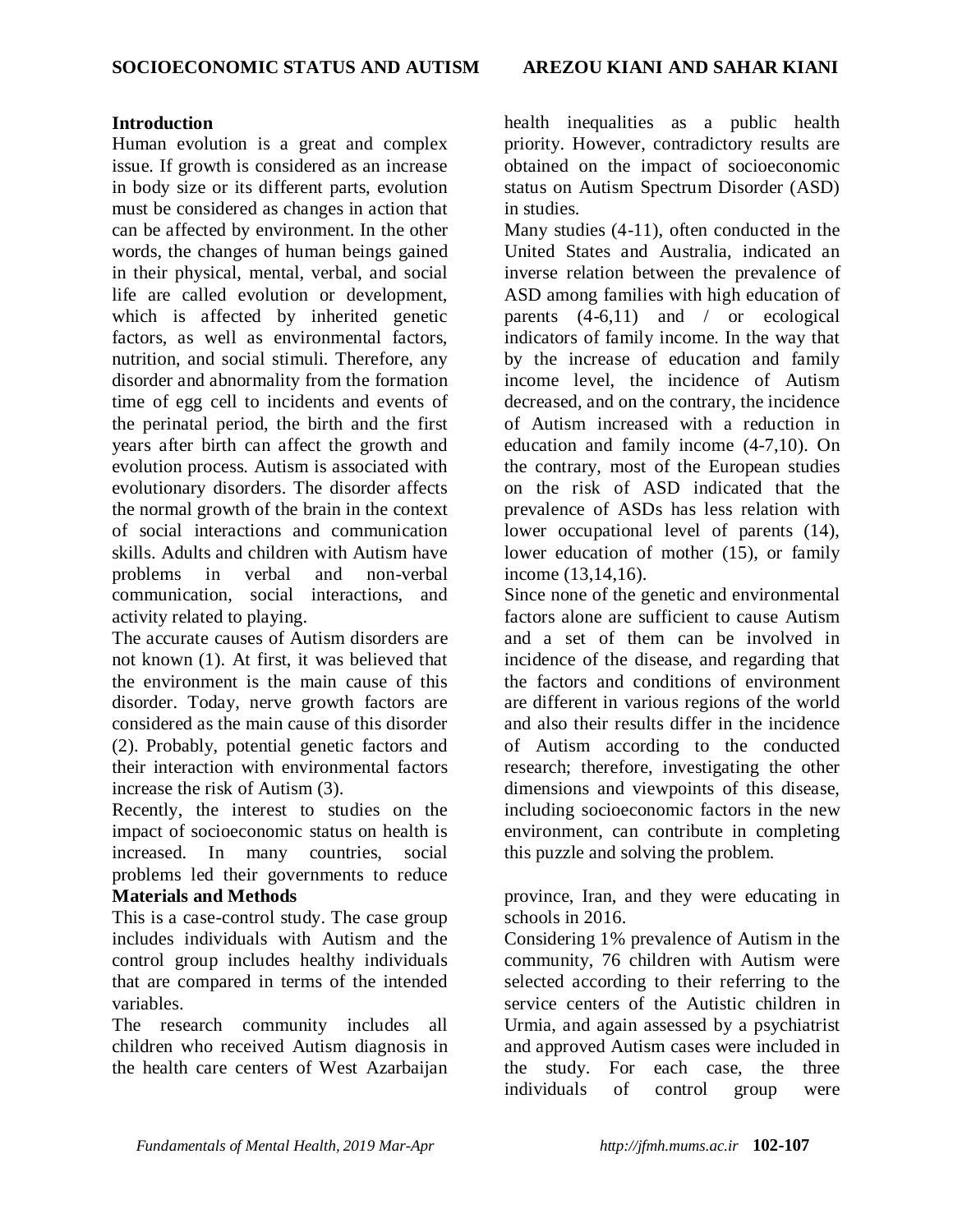considered, two healthy children were of first degree relatives and one healthy nonrelative child. Matching was used to control potential confounding factors. The both groups were matched in terms of sex, residence and age. A total of 226 individuals (149 relatives and 77 non-relatives) were selected for control group.

The method of selecting the case group was as follows: referring to the service centers of the Autisitc children in Urmia and including the confirmed cases of Autism. Sampling was performed by receiving the list of all items in each center and then in terms of weight ratio of each center was conducted according to availability, and all selected children whose parents agreed to participate in the study were selected as the case group. The control group in this study includes 3 children against each selected child as a sample. This group is composed of 2 children from relatives to neutralize the confounding factors that can be selected due to different ethnicities, lifestyle and cultural factors and a child from a non-relative to examine family and genetic factors. The relative individuals for control group were selected from the first-degree relatives such as uncle and aunt, and non-relative

individuals were selected from the same place of residence. The specimens were examined by a pediatrician of psychiatry to confirm the Autism.

#### Research instrument

The SES questionnaire was used to determine the socioeconomic status including four components (income, economic class, residence and education). The research tool is a socio-economic status (SES) questionnaire with  $\alpha = 89\%$  validity. Using Cronbach's alpha, the reliability of questionnaire was  $(\alpha=0.79)$  and  $(\alpha=0.83)$ , respectively.

Autistic children were examined by a psychiatrist. Then, the socio-economic level of the family was determined in the questionnaire according to the statements of parents. Parents also reported about the physical illnesses. Self-report in some cases is the only way of awareness.

Data analysis was conducted based on descriptive methods such as statistical tables and calculating central indexes and dispersion and percentage of qualitative variables.

Analytical statistics methods such as Pearson correlation coefficient, Chi square, one-way ANOVA and t-test were used for two independent samples and logistic regression. All analyzes were performed by SPSS and significance level was considered to be  $P \square 0.05$ .

#### **Results**

Based on the results of the present study, in terms of the distribution of divorce according to the groups under study, the highest frequency in the case group was related to "not divorced", and also the same in the control group. Chi square test results indicate that the distribution of divorce among the three groups under study was not statistically significant (P=0.277) (Table 1).

| <b>P-value</b> | <b>Sum</b> | <b>Parents' Divorce</b> |         |        |              |       |
|----------------|------------|-------------------------|---------|--------|--------------|-------|
|                |            | No                      | Yes     |        |              |       |
|                | 76         | 74                      | າ       | Number | Case         | Group |
|                | 100.0%     | 97.4%                   | 2.6%    | %      |              |       |
|                | 149        | 144                     |         | Number | Relative     |       |
|                | 100.0%     | 96%                     | 3.4%    | %      | control      |       |
|                | 77         | 77                      |         | Number | Non-relative |       |
| 0.277          | 100.0%     | 100.0%                  | $0.0\%$ | %      | control      |       |
|                | 302        | 295                     |         | Number | Sum          |       |
|                | 100.0%     | 97.7%                   | 2.3%    | %      |              |       |

**Table 1.** Distribution of parents divorce in the groups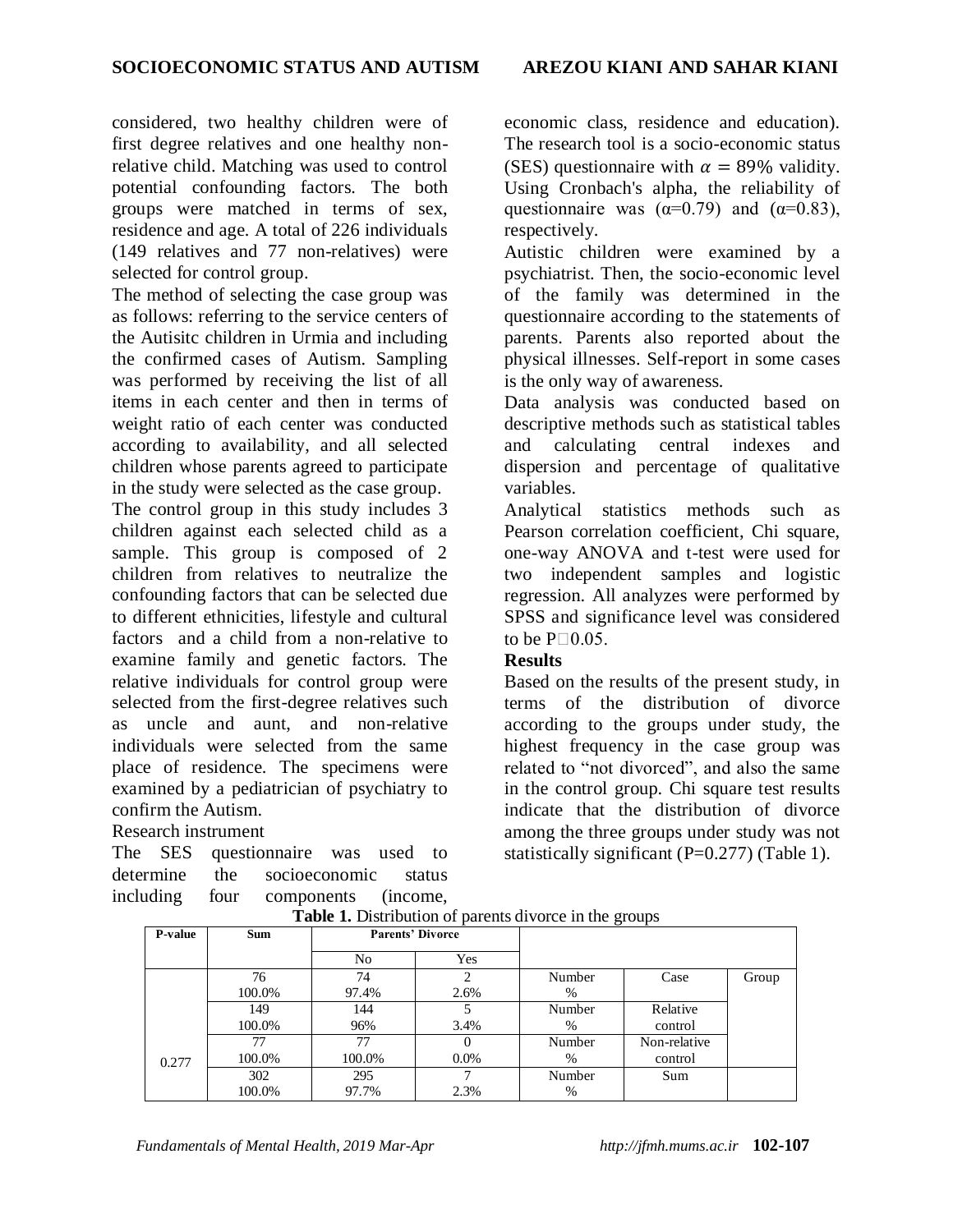Based on the results of the present study, there is no significant difference in terms of maternal leave and socioeconomic status in the studied groups ( $P \Box 0.05$ ) (Tables 2 and 4). Therefore, according to the results, the social and economic factors cannot be the cause of Autism. But the distribution of the change of residence among the studied groups was statistically significant  $(P=$ 0.020) (Table 2).

| <b>P-value</b> | <b>Sum</b> | <b>Maternal Leave</b> |          |        |              |       |
|----------------|------------|-----------------------|----------|--------|--------------|-------|
|                |            | N <sub>0</sub>        | Yes      |        |              |       |
|                | 76         | 74                    | 2        | Number | Case         | Group |
| 0.223          | 100.0%     | 97.4%                 | 2.6%     | %      |              |       |
|                | 149        | 148                   |          | Number | Relative     |       |
|                | 100.0%     | 99.3%                 | $0.7\%$  | $\%$   | control      |       |
|                | 77         | 77                    | $\Omega$ | Number | Non-relative |       |
|                | 100.0%     | 100.0%                | $0.0\%$  | $\%$   | control      |       |
|                | 302        | 299                   | 3        | Number | Sum          |       |
|                | 100.0%     | 99.0%                 | 1.0%     | %      |              |       |

#### **Table 2.** Distribution of maternal leave in the Groups

**Table 3.** Distribution of residence change in the groups

| P-value | <b>Sum</b> | <b>Residence Change</b> |         |        |              |       |
|---------|------------|-------------------------|---------|--------|--------------|-------|
|         |            | N <sub>0</sub>          | Yes     |        |              |       |
|         | 76         | 68                      | 8       | Number | Case         | Group |
|         | 100.0%     | 89.5%                   | 10.5%   | $\%$   |              |       |
|         | 149        | 137                     | 12      | Number | Relative     |       |
|         | 100.0%     | 91.9%                   | 8.1%    | $\%$   | control      |       |
|         | 77         | 77                      | 0       | Number | Non-relative |       |
| 0.20    | 100.0%     | 100.0%                  | $0.0\%$ | $\%$   | control      |       |
|         | 302        | 282                     | 20      | Number | Sum          |       |
|         | 100.0%     | 93.4%                   | 6.6%    | $\%$   |              |       |

**Table 4.** Distribution of social and economic status in the studied groups

| P-value | <b>Sum</b> | <b>SES</b> |        |       |        |          |       |
|---------|------------|------------|--------|-------|--------|----------|-------|
|         |            | Good       | Medium | Weak  |        |          |       |
|         | 76         |            | 30     | 41    | Number | Case     | Group |
|         | 100.0%     | 6.6%       | 39.5%  | 53.9% | $\%$   |          |       |
|         |            |            |        |       |        |          |       |
|         | 149        | 12         | 68     | 69    | Number | Relative |       |
| 0.112   | 100.0%     | 8.1%       | 45.6%  | 46.3  | $\%$   | control  |       |
|         | 77         | 0          | 38     | 39    | Number | Non-     |       |
|         | 100.0%     | $0.0\%$    | 49.4%  | 50.6% | $\%$   | relative |       |
|         |            |            |        |       |        | control  |       |
|         | 302        | 17         | 136    | 149   | Number | Sum      |       |
|         | 100.0%     | 5.6%       | 45.0%  | 49.3% | %      |          |       |
|         |            |            |        |       |        |          |       |

#### **Discussion**

The results of this study indicated that social and economic factors cannot cause Autism. The findings of the present study were consistent with the studies conducted in Sweden and Denmark (15,17). Contrary to the current study, American studies indicated that social and economic factors have a significant relation with the incidence of Autism in children (18,19). The possible reason for the lack of correlation between this study and the American studies may be due to the difference in the study design as well as the sample size. The lack of correlation between the findings of epidemiological studies in Denmark and Sweden and the lack of correlation between the risk of Autism and socio-economic factors with American studies may be due to that the Scandinavian countries have less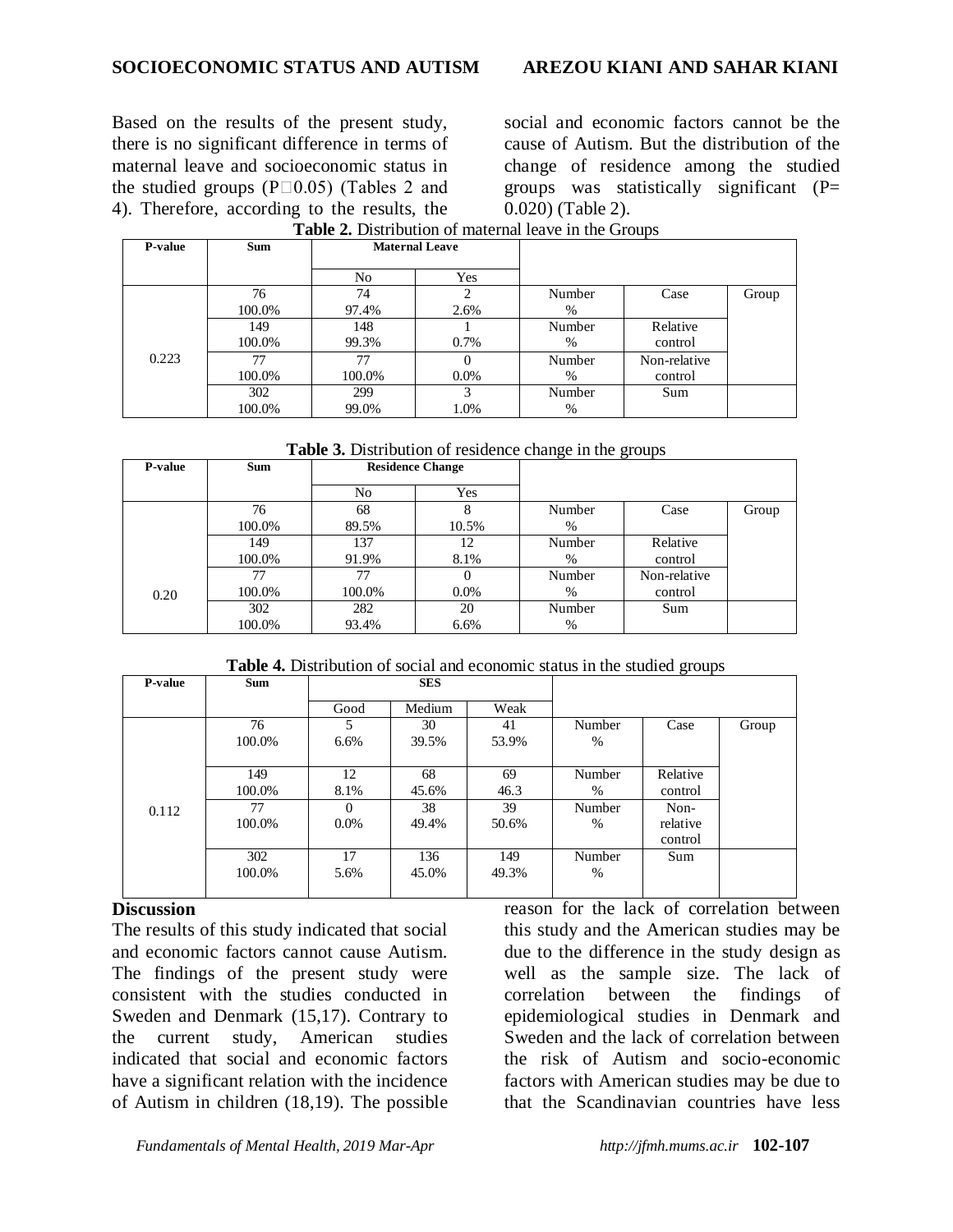social and economic diversity and their equal access to services is more than the US population.

According to the results of the present study, the place of residence has a significant relation with the incidence of Autism in children. Along with this study, the findings of the study by Briciet et al. indicated that urban children are more likely to have Autism compared to villagers. This is probably due to the presence of air pollution. As it was addressed in various studies that environmental contamination and air inhalation in these environments increase the risk of Autism (20,21).

Despite all the efforts to detect the causes of this disease, the causes of this problem cannot be fully judged in any particular person. But what is known so far is that all of the environmental and controllable factors at least exacerbate the symptoms, and none of them are the main cause. On the other hand, it is clear that parents did not intentionally behaved in a way to exacerbate the symptoms and it may be an unconscious behavior. It is natural and essential that parents try to learn how to behave their child properly so that they can play a more effective role in the recovery process of child, but at the same time, after diagnosing the disease, looking at the future and trying to help the child effectively is an important task and the obsessive look of the past and extreme blame will prevent us in performing our task.

#### **Conclusion**

The results of this study indicated that social and economic factors cannot cause Autism.

### *References*

1. Herbert DM, Weintraub K. The autism revolution: Whole-body strategies for making life all it can be. Reprint edition. New York: Ballantine Books; 2013.

2. Matson JL, Wilkins J. A critical review of assessment targets and methods for social skills excesses and deficits for children with autism spectrum disorders. Res Autism Spectr Disord 2007; 1(1): 28-37.

3. Gardener H, Spiegelman D, Buka SL. Prenatal risk factors for autism: comprehensive metaanalysis. Br J Psychiatry J Ment Sci 2009; 195(1): 7–14.

4. Bhasin TK, Schendel D. Sociodemographic risk factors for autism in a US metropolitan area. J Autism Dev Disord 2007; 37(4): 667-77.

5. Bilder D, Pinborough-Zimmerman J, Miller J, McMahon W. Prenatal, perinatal, and neonatal factors associated with autism spectrum disorders. Pediatrics 2009; 123(5): 1293-300.

6. Croen LA, Grether JK, Selvin S. Descriptive epidemiology of autism in a California population: who is at risk? J Autism Dev Disord 2002; 32(3): 217-24.

7. Durkin MS, Maenner MJ, Meaney FJ, Levy SE, DiGuiseppi C, Nicholas JS, et al. Socioeconomic inequality in the prevalence of autism spectrum disorder: evidence from a U.S. cross-sectional study. PloS One 2010; 5(7): e11551.

8. Leonard H, Glasson E, Nassar N, Whitehouse A, Bebbington A, Bourke J, et al. Autism and intellectual disability are differentially related to sociodemographic background at birth. PloS One 2011; 6(3): e17875.

9. Maenner MJ, Arneson CL, Durkin MS. Socioeconomic disparity in the prevalence of autism spectrum disorder in Wisconsin. WMJ Off Publ State Med Soc Wis 2009; 108(5): 253-5.

10. Thomas P, Zahorodny W, Peng B, Kim S, Jani N, Halperin W, et al. The association of autism diagnosis with socioeconomic status. Autism Int J Res Pract 2012; 16(2): 201-13.

11. Windham GC, Anderson MC, Croen LA, Smith KS, Collins J, Grether JK. Birth prevalence of autism spectrum disorders in the San Francisco Bay area by demographic and ascertainment source characteristics. J Autism Dev Disord 2011; 41(10): 1362-72.